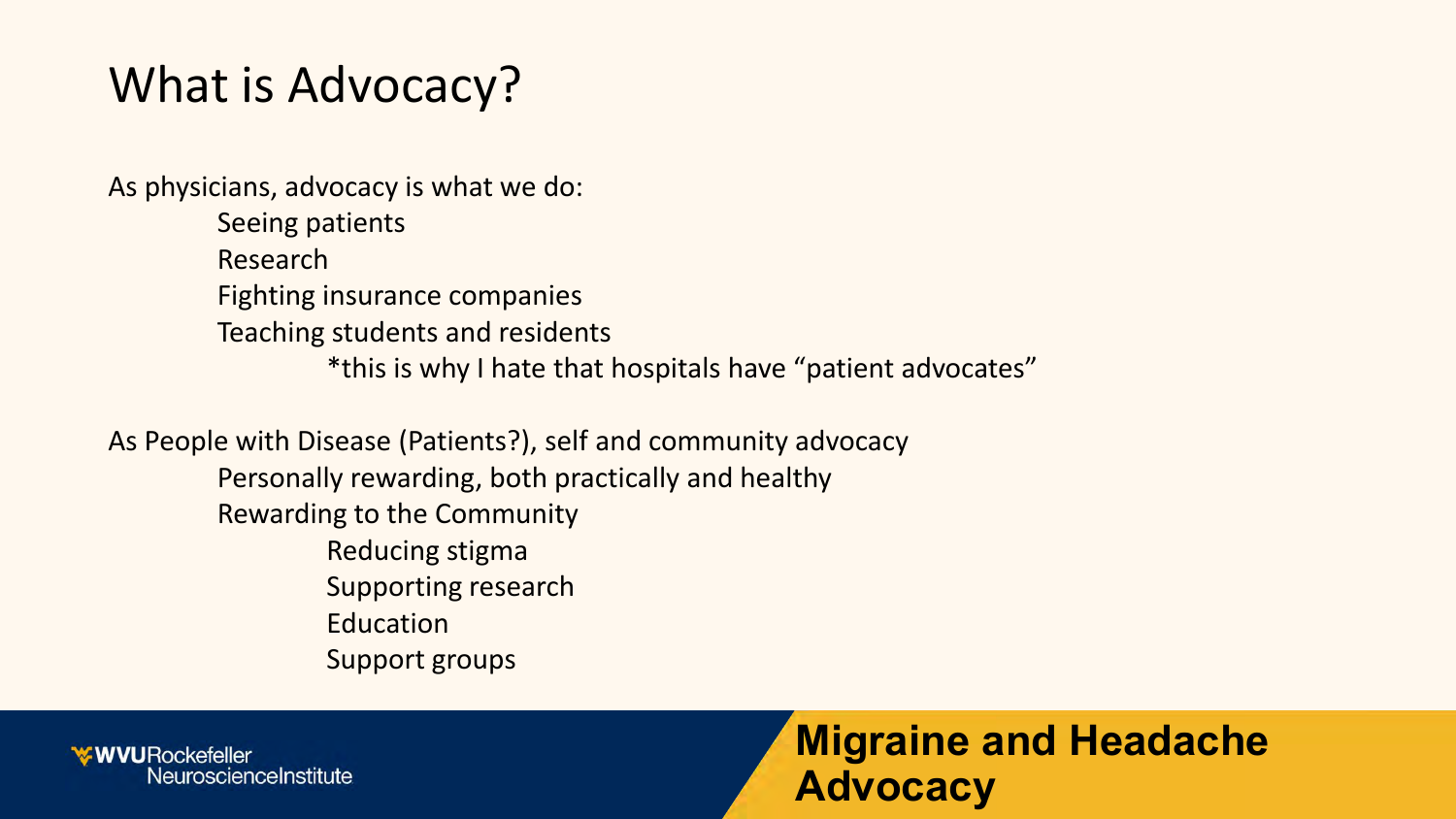Advocacy, both professional and patient, is a tool to magnify our ability to impact the lives of people with headache disorders beyond what we can do seeing them one at a time in clinic and beyond just taking care of our physical needs.

Professional advocacy: GME funding, reimbursement, NIH funding, etc. Headache on the Hill Neurology on the Hill AAN Calls to Action

Patient advocacy: Access, education, insurance coverage, drug costs etc. Headache on the Hill Public awareness Patient education Support Groups

**WVURockefeller** roscienceInstitute

**Headache and Migraine Advocacy**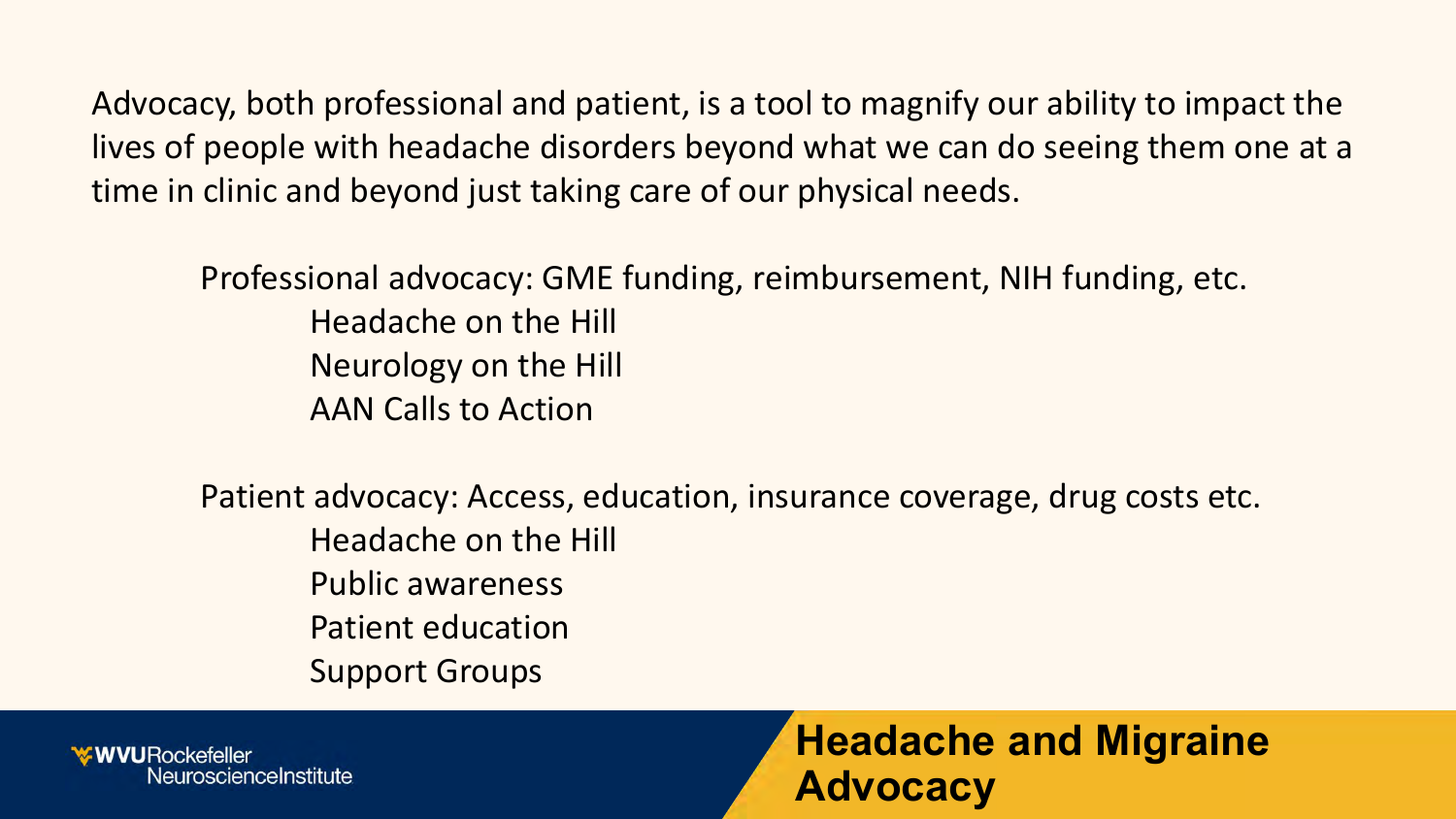## **Advocacy is Engaging**







**WVURockefeller**<br>NeuroscienceInstitute

## **Political Advocacy**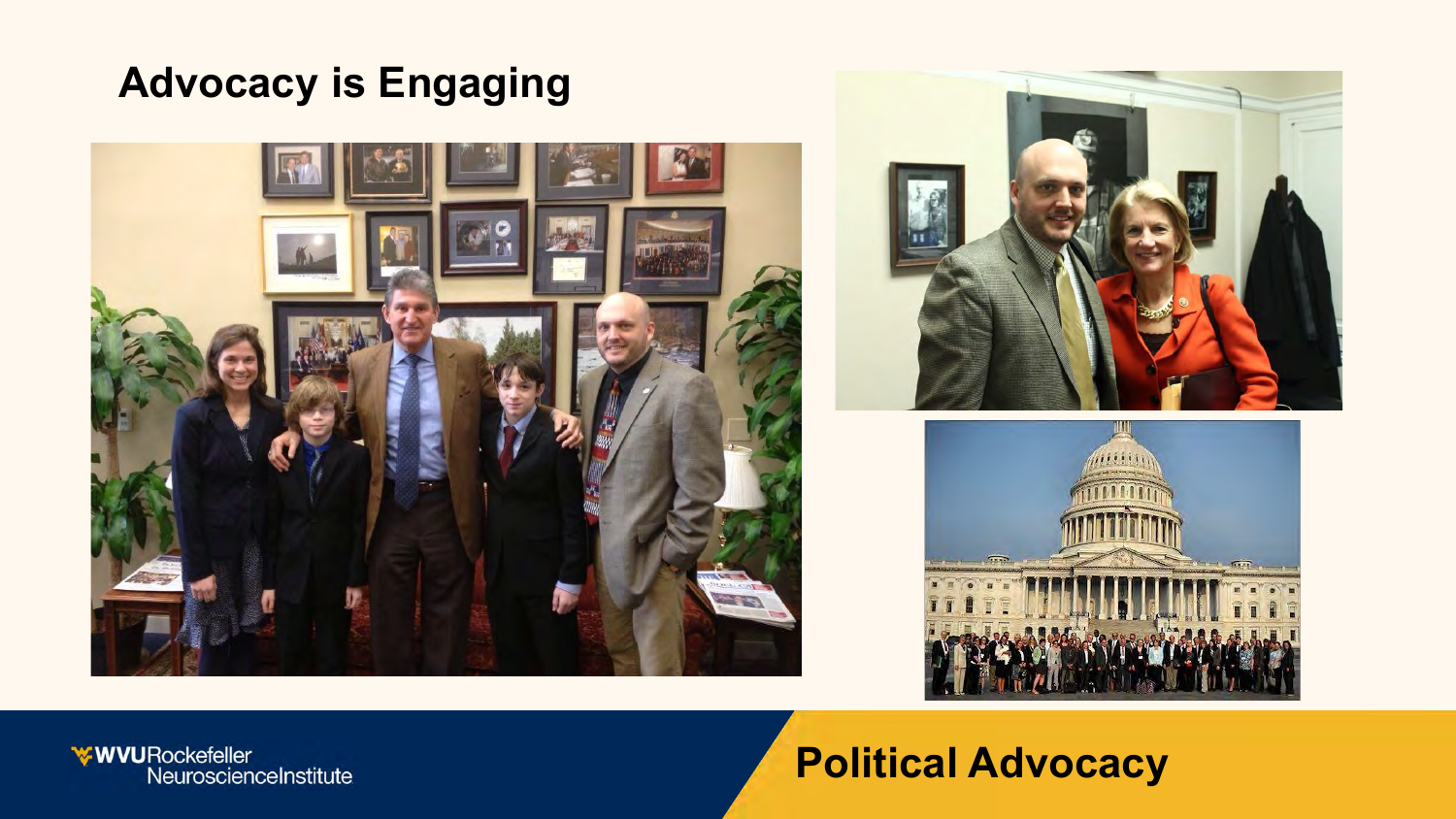# **Advocacy is Healthy!**







#### **Patient Advocacy**

**WVURockefeller**<br>NeuroscienceInstitute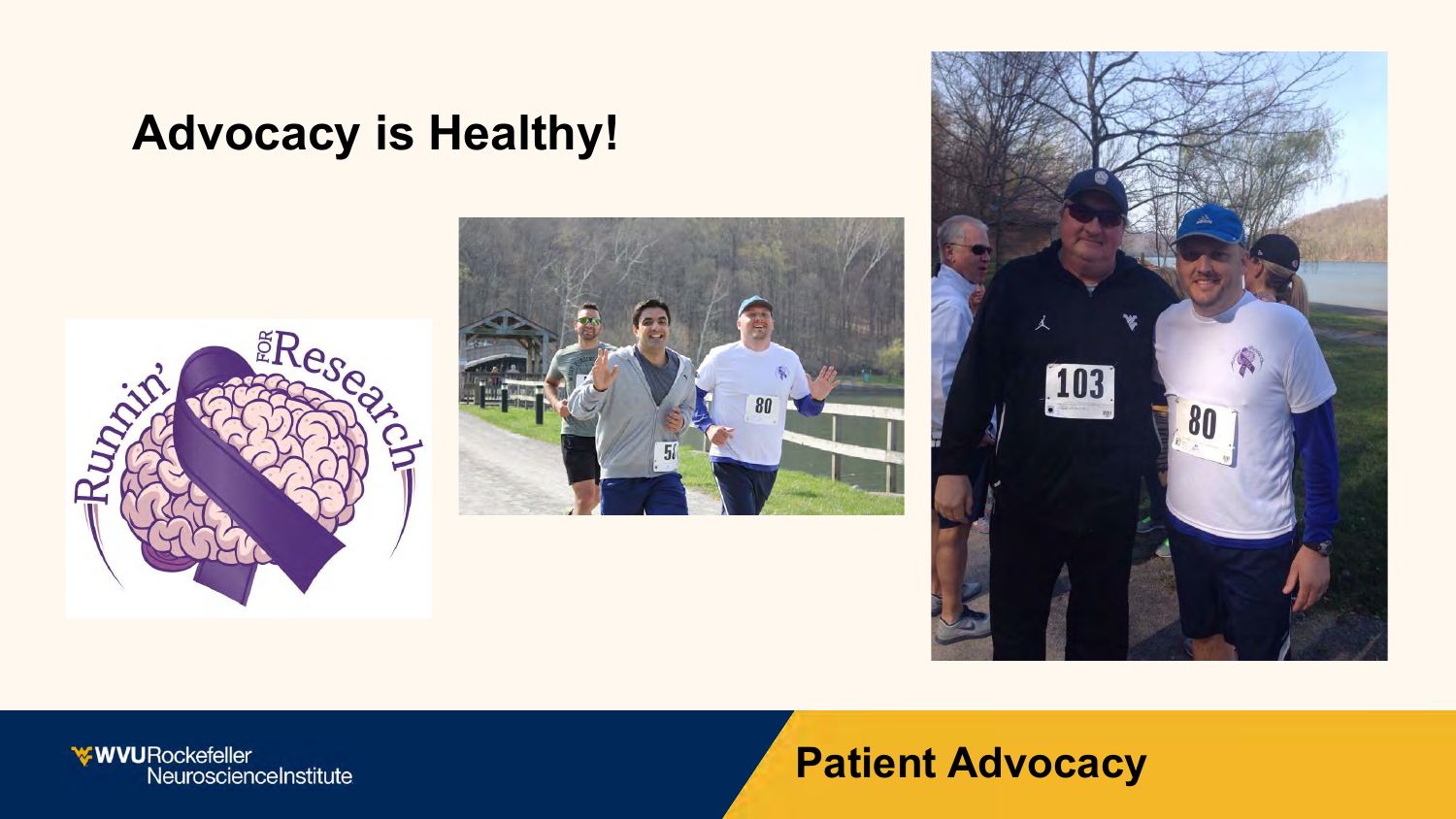### **Advocacy is Rewarding!**



**WVURockefeller**<br>NeuroscienceInstitute

#### **Advocacy**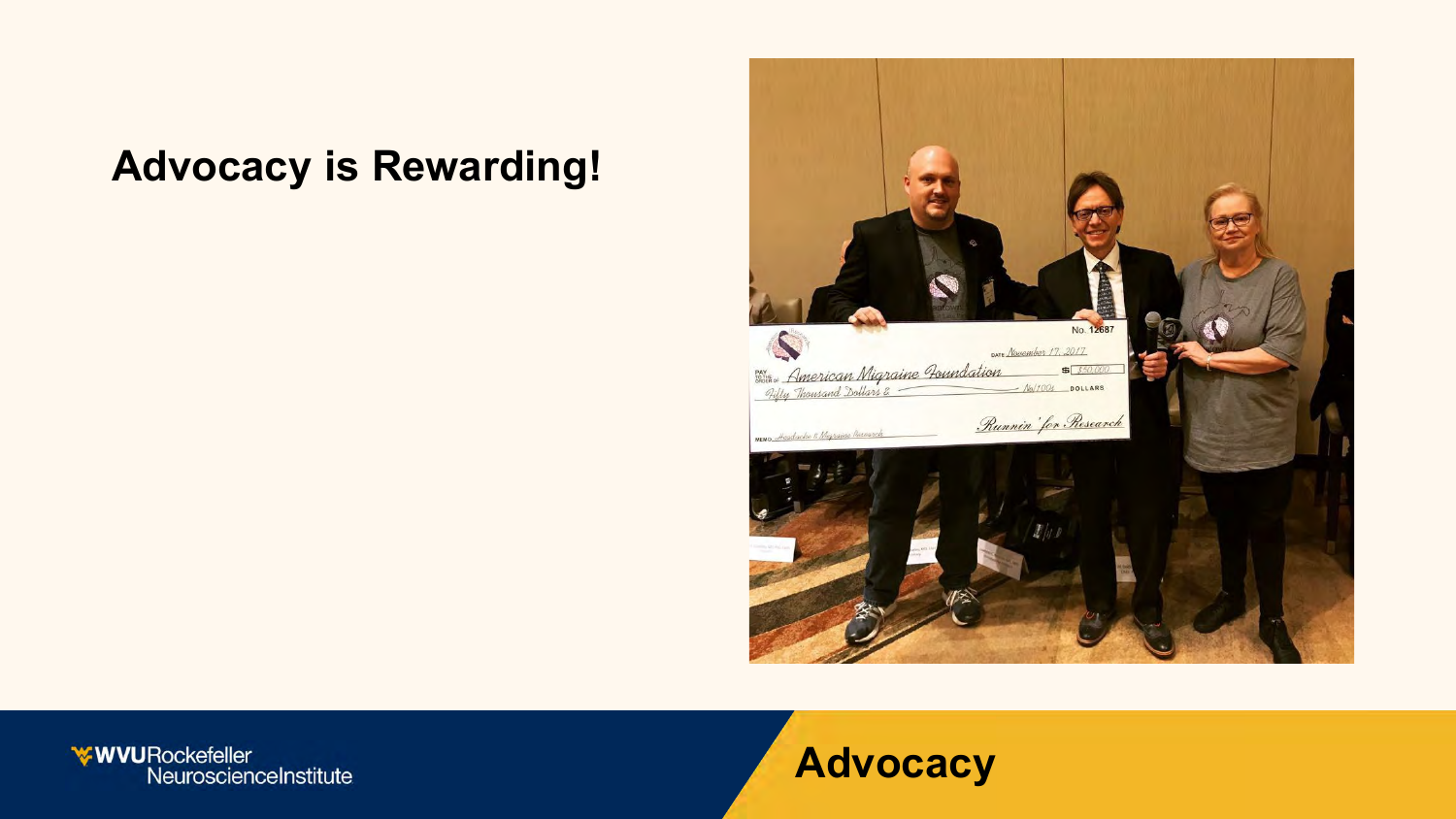

**Advocacy isn't always successful!**

> IT COULD BE THAT THE PURPOSE OF YOUR LIFE IS ONLY TO SERVE AS A WARNING TO OTHERS.

#### **Advocacy isn't easy**

**WVURockefeller**<br>NeuroscienceInstitute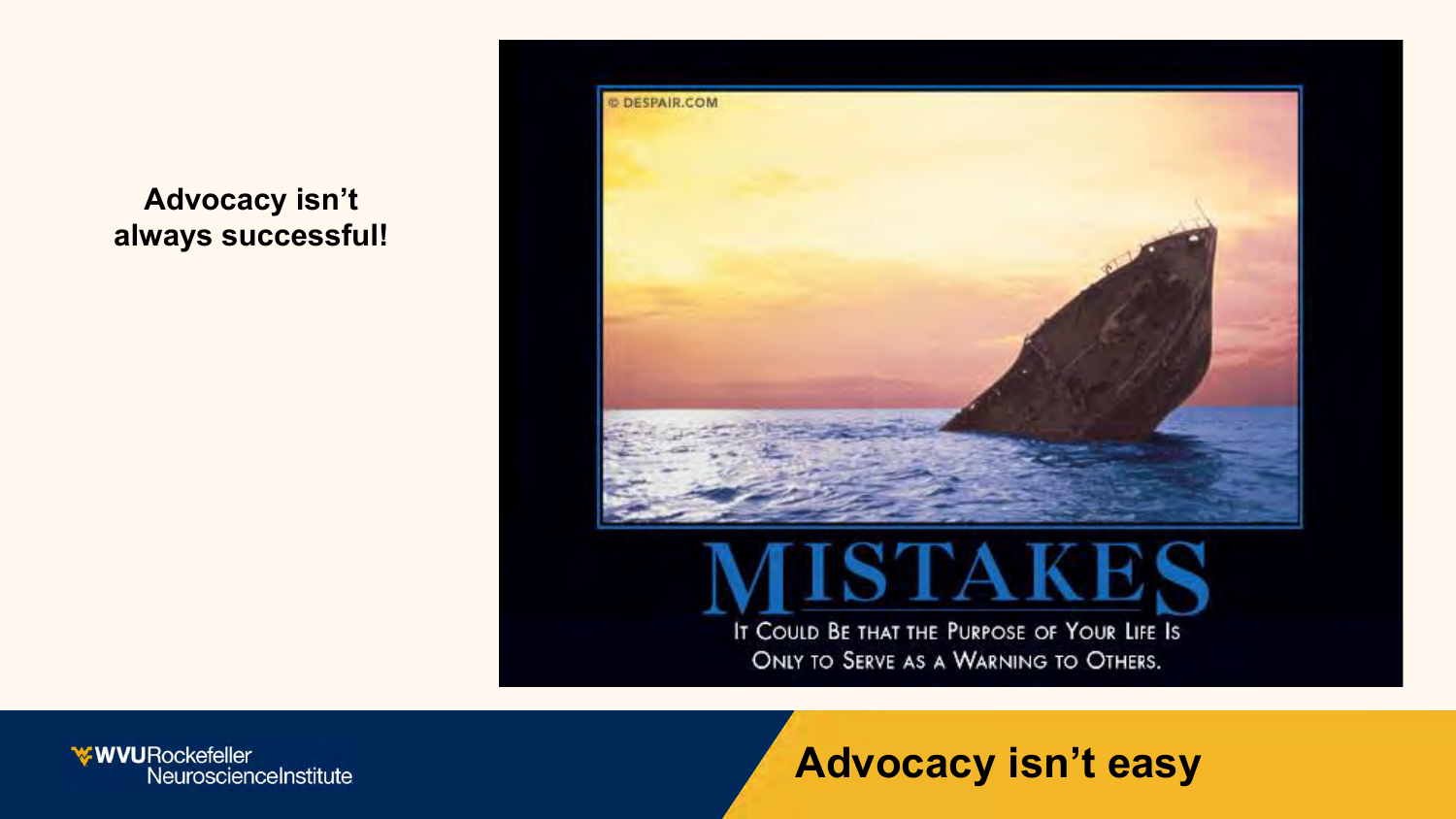#### **My Personal Advocacy Journey**

- o From WV returned and shocked by inadequate treatment of headache disorders
- $O$  PALF 2011
- o NOH, HOH
- o GRC to Advocacy Committee
- o Advocacy Engagement Subcommittee
- o Runnin' for Research to Miles for Migraine
- o Botox and Medicaid
- o CGRPs and Medicaid

**WWURockefeller** NeuroscienceInstitute

#### **Advocacy as a Career**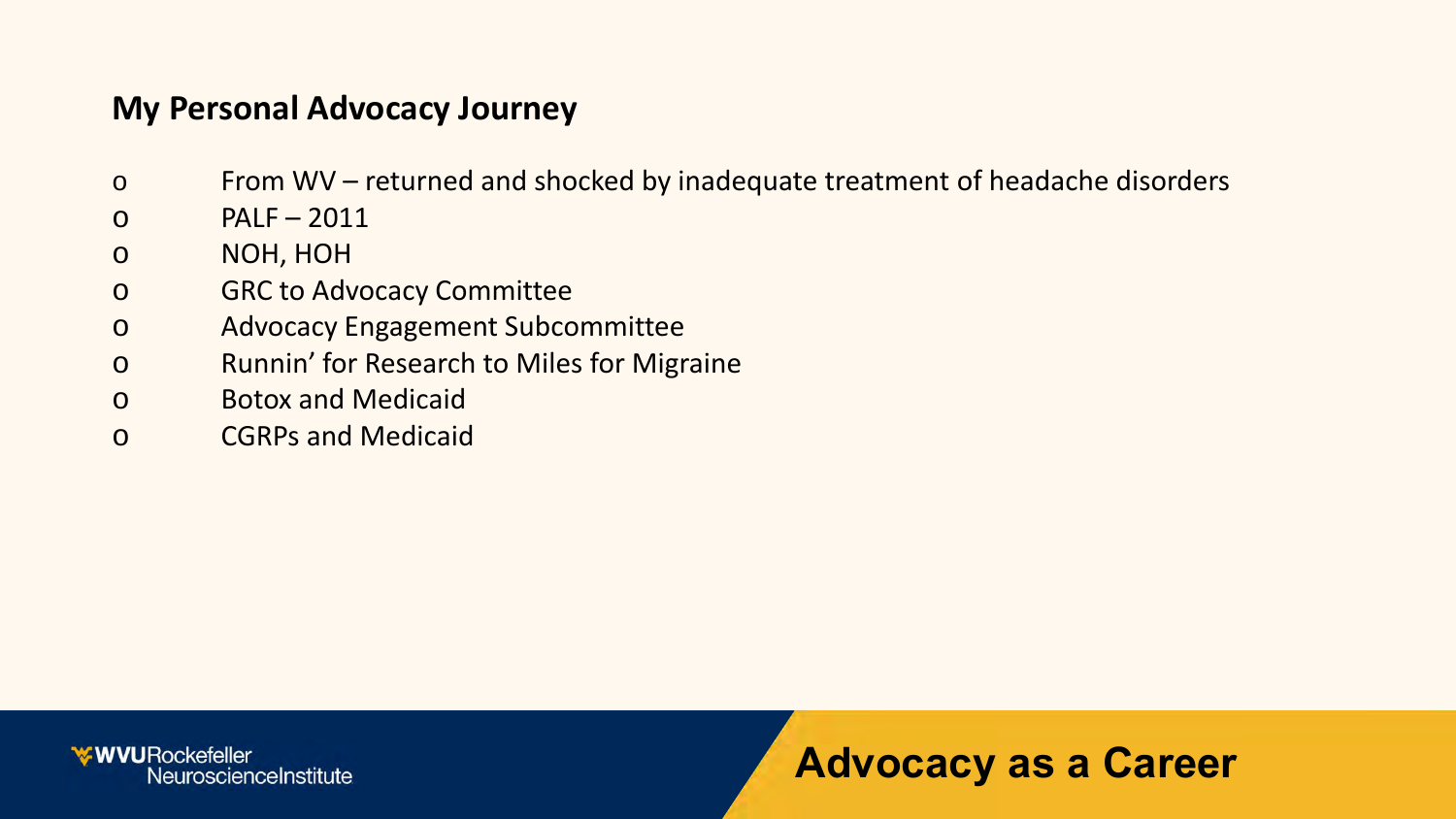Advocacy as a patient or care-giver: Where to start? Passion **Skill** Finding time Value Convincing your boss/spouse/kids… Finding your team

Suggestions for getting started

Miles for Migraine – you have already started Talk to your provider about opportunities locally Educate yourself about headache disorders Email or call your state and national representatives – nothing specific, just say you have Migraine or other headache disorder and that you hope they will support initiatives related to this, like NIH funding, drug pricing, etc. Apply for Headache on the Hill in 2022.

**EWVURockefeller** NeuroscienceInstitute

#### **Advocacy and You**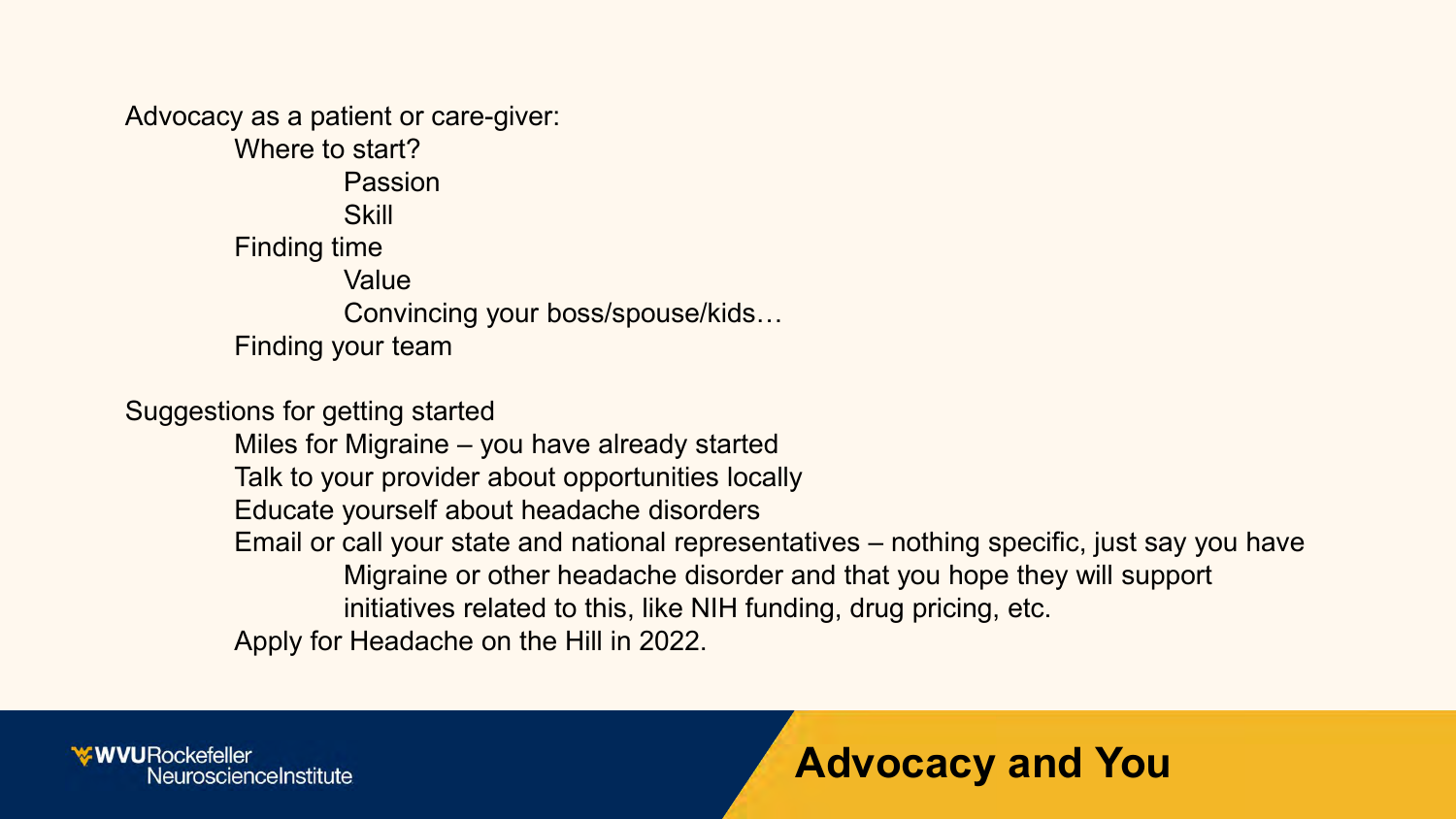Once you have a goal, you need a plan. Without a plan, you are just counting on luck. If you were lucky, you wouldn't have a headache disorder. So you need a plan.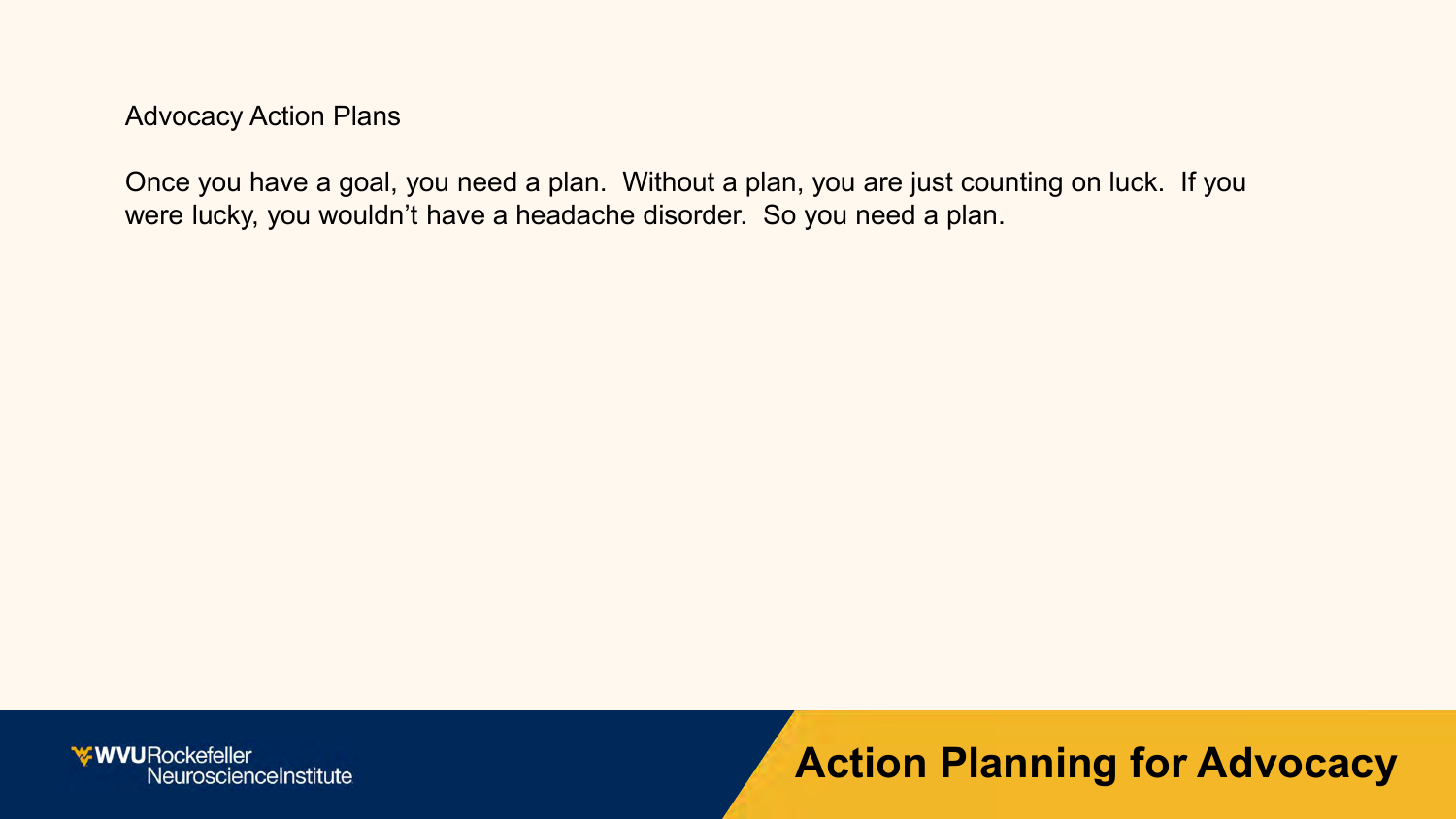Once you have a goal, you need a plan. Without a plan, you are just counting on luck. If you were lucky, you wouldn't have a headache disorder. So you need a plan.

Action Plan Steps:

Issue: What problem do I want to address/solve – spell it out, describe it

"Headache and Migraine research is woefully underfunded leading to limited understanding of disease process and limited progression toward treatment options."

*≮***WVURockefeller** NeuroscienceInstitute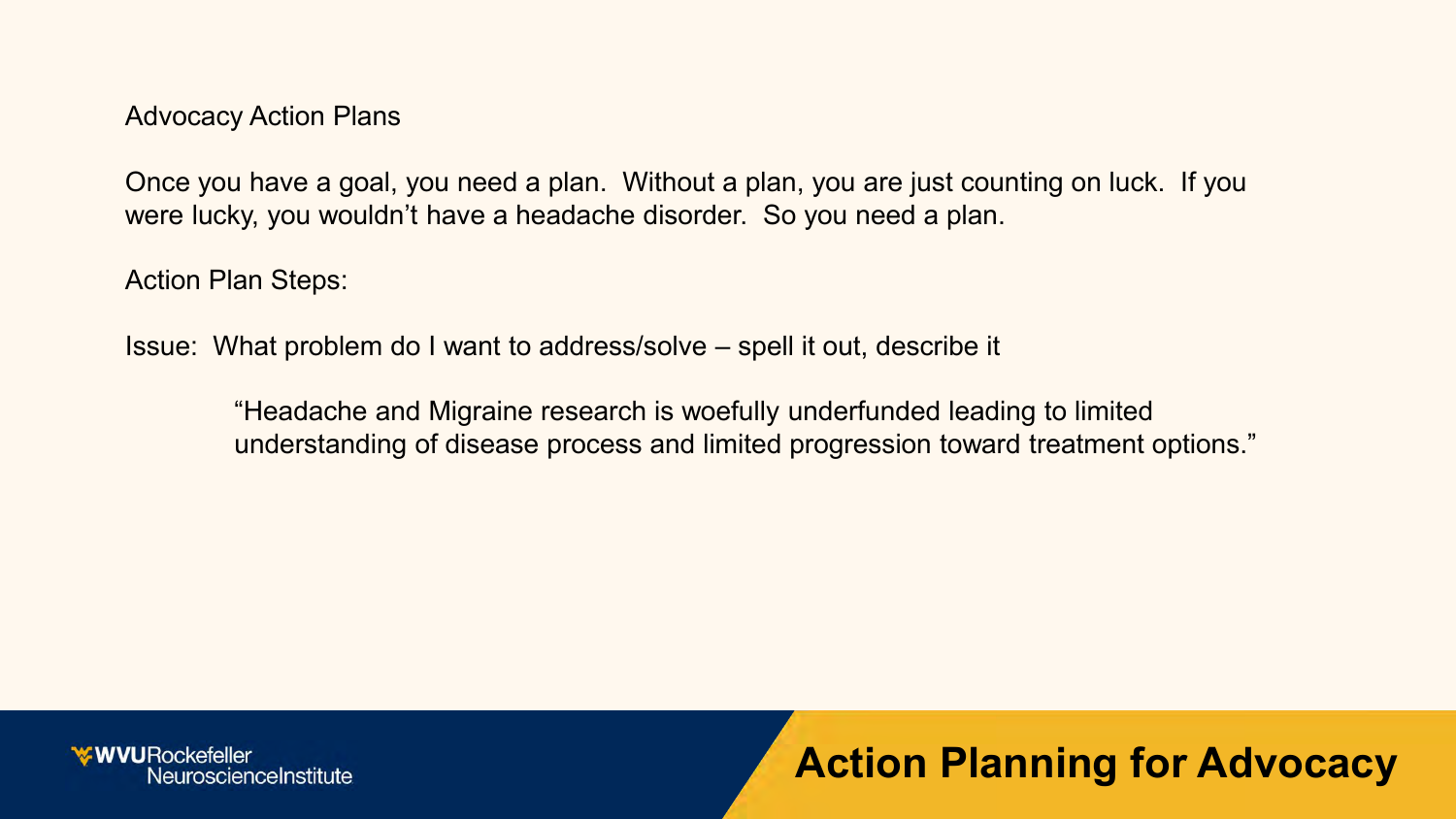Once you have a goal, you need a plan. Without a plan, you are just counting on luck. If you were lucky, you wouldn't have a headache disorder. So you need a plan.

Action Plan Steps:

Issue: What problem do I want to address/solve – spell it out, describe it

"Headache and Migraine research is woefully underfunded leading to limited understanding of disease process and limited progression toward treatment options."

Objective: What is you desired outcome? How will you know if you are successful?

"To raise money to be used for Headache and Migraine Research by organizing a 5K race and 1 mile walk."

**EWVURockefeller** NeuroscienceInstitute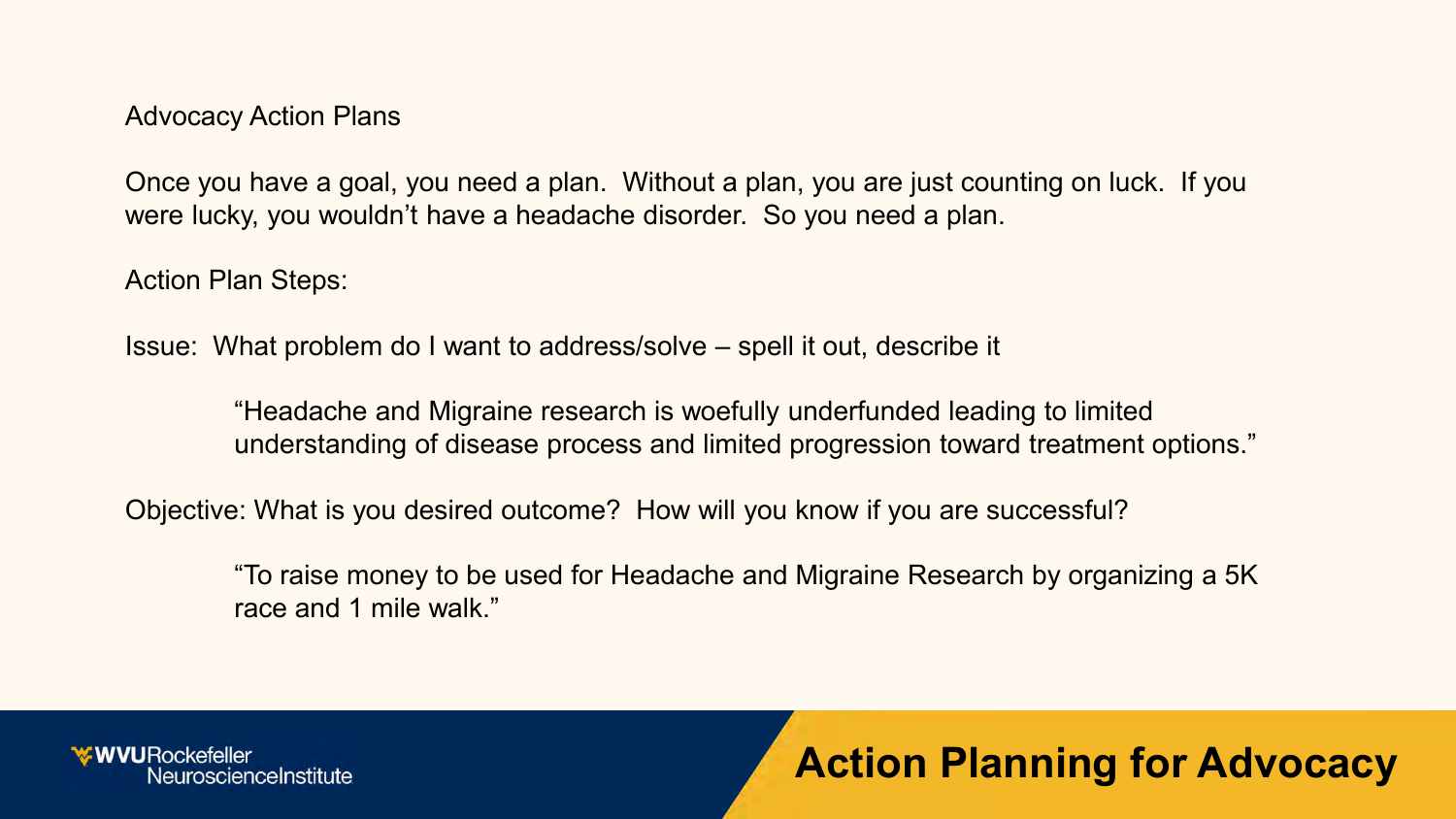Once you have a goal, you need a plan. Without a plan, you are just counting on luck. If you were lucky, you wouldn't have a headache disorder. So you need a plan.

Action Plan Steps:

Issue: What problem do I want to address/solve – spell it out, describe it

"Headache and Migraine research is woefully underfunded leading to limited understanding of disease process and limited progression toward treatment options."

Objective: What is you desired outcome? How will you know if you are successful?

"To raise money to be used for Headache and Migraine Research by organizing a 5K race and 1 mile walk."

Reason: Why is this important? Why do you care? Why should I care?

"Migraine affects 36 million people in the US and Migraine and other Headache conditions are often severely disabling and costly to individuals and society. Research in these areas is limited in large part due to a lack of funding."

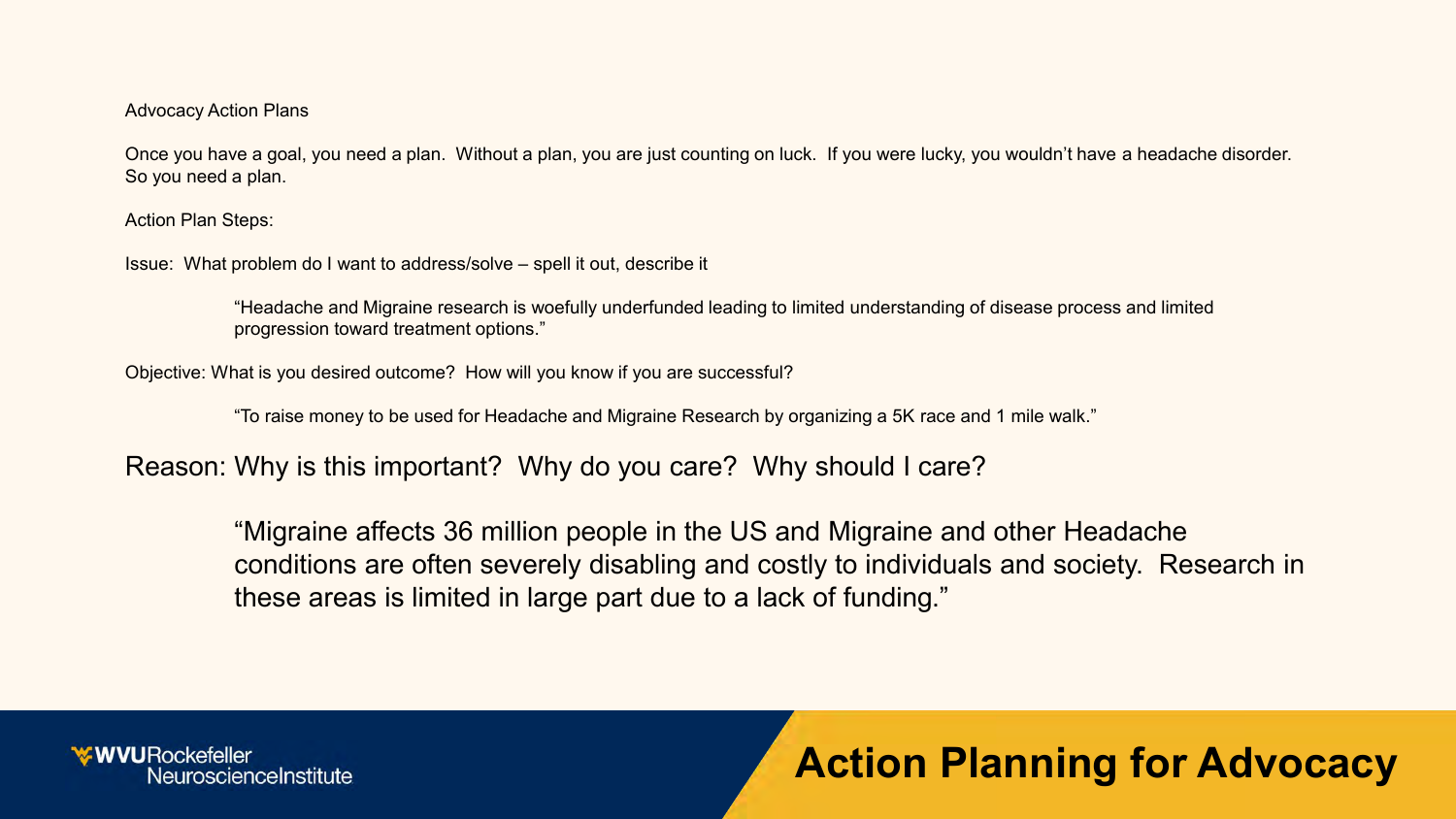Once you have a goal, you need a plan. Without a plan, you are just counting on luck. If you were lucky, you wouldn't have a headache disorder. So you need a plan.

Action Plan Steps:

Issue: What problem do I want to address/solve – spell it out, describe it

"Headache and Migraine research is woefully underfunded leading to limited understanding of disease process and limited progression toward treatment options."

Objective: What is you desired outcome? How will you know if you are successful?

"To raise money to be used for Headache and Migraine Research by organizing a 5K race and 1 mile walk."

Reason: Why is this important? Why do you care? Why should I care?

"Migraine affects 36 million people in the US and Migraine and other Headache conditions are often severely disabling and costly to individuals and society. Research in these areas is limited in large part due to a lack of funding."

Actions To Take: Describe each step, even if it seems minimal, from start to finish It's ok if things change over time, but having steps keeps you focused Allow for modifications over time

1. Get approval of AHMA to organize race under its umbrella x

- 2. Select name of race x
- 3. Select site of race x
- 4. Select date of race x
- 5. Organize a race committee x
- 6. Notify iplayoutside.com x
- 7. Select timing company x

8-15: etc.

**WVURockefeller** NeuroscienceInstitute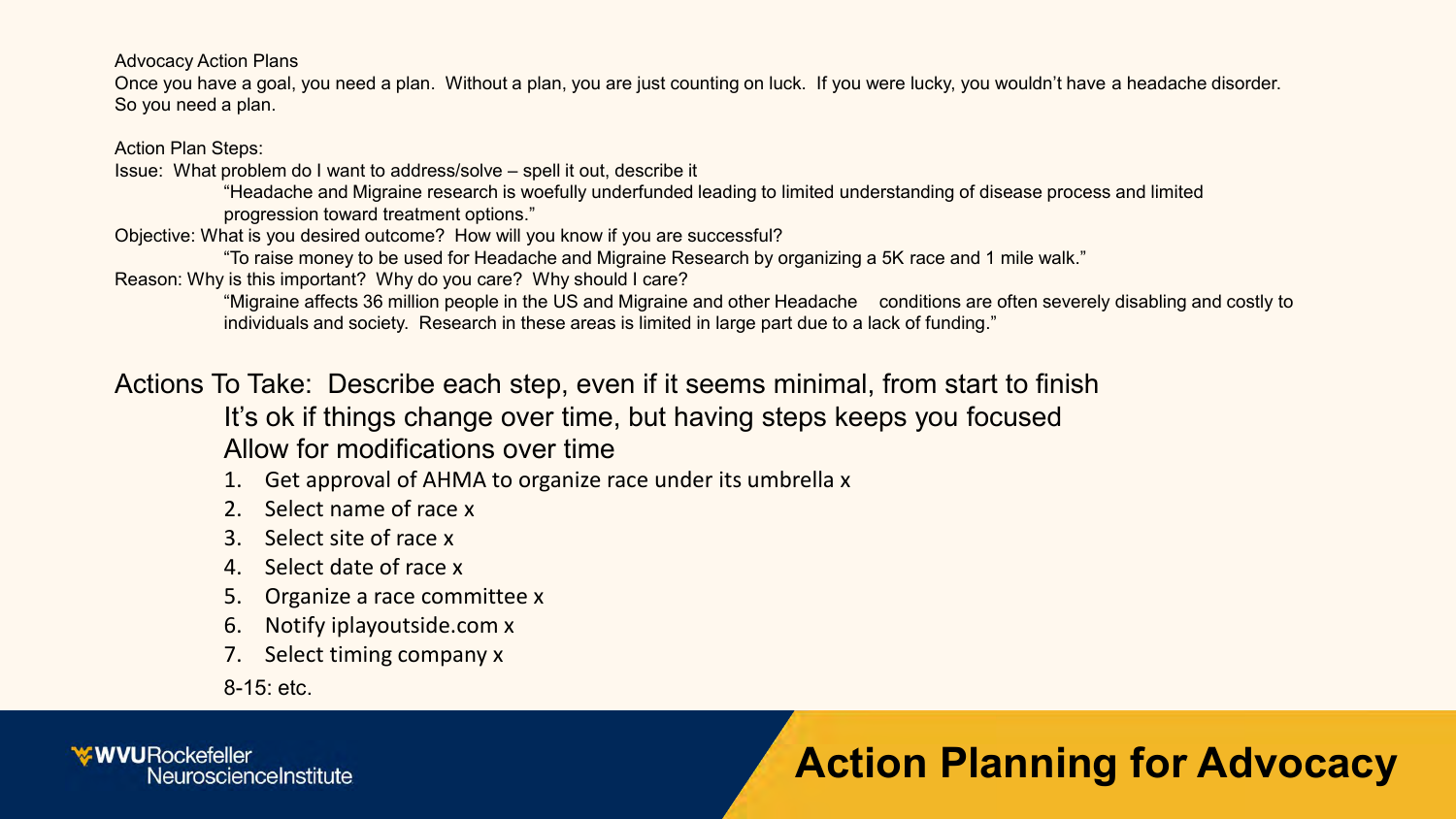Actions To Take: Describe each step, even if it seems minimal, from start to finish It's ok if things change over time, but having steps keeps you focused Allow for modifications over time

- Get approval of AHMA to organize race under its umbrella x
- 2. Select name of race x
- 3. Select site of race x
- 4. Select date of race x
- 5. Organize a race committee x
- 6. Notify iplayoutside.com x
- 7. Select timing company x

8-15: etc.

#### Target Audience/People Needs

Who do you need/want to help you with this project? Tie each person/audience to an action item if only needed for part Assume people will agree, don't take it personally when they don't

Resources Needed:

Money, space, time, stuff… Tie each resource back to an action item

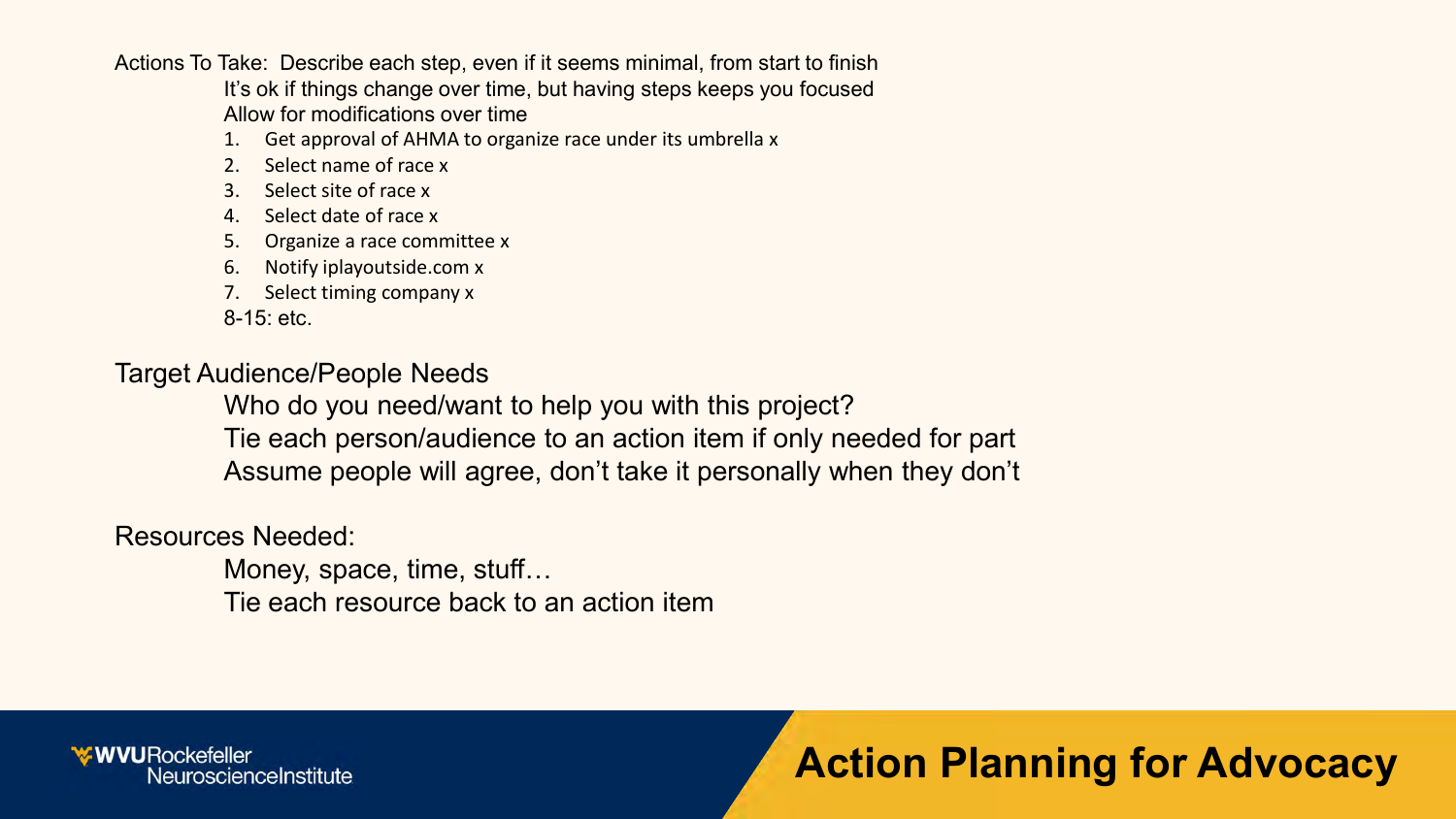Actions To Take: Describe each step, even if it seems minimal, from start to finish It's ok if things change over time, but having steps keeps you focused Allow for modifications over time

- 1. Get approval of AHMA to organize race under its umbrella x
- 2. Select name of race x
- 3. Select site of race x
- 4. Select date of race x
- 5. Organize a race committee x
- 6. Notify iplayoutside.com x
- 7. Select timing company x

8-15: etc.

#### Target Audience/People Needs

Who do you need/want to help you with this project? Tie each person/audience to an action item if only needed for part Assume people will agree, don't take it personally when they don't

#### Resources Needed:

Money, space, time, stuff… Tie each resource back to an action item

#### Target Dates:

Important to set timeline goals Tie dates to action items Show yourself some grace…

**WVURockefeller** NeuroscienceInstitute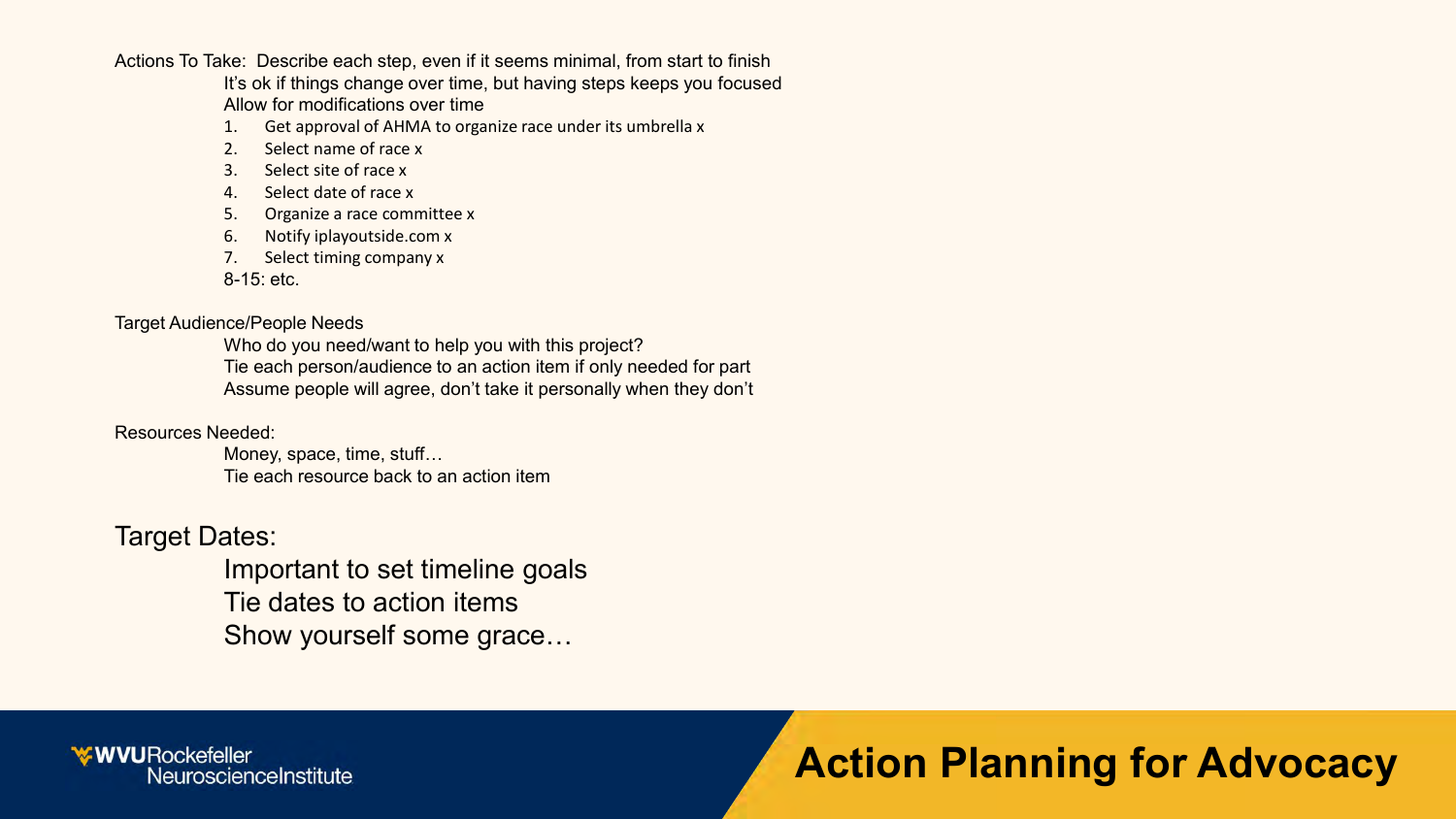Actions To Take: Describe each step, even if it seems minimal, from start to finish

It's ok if things change over time, but having steps keeps you focused Allow for modifications over time

- 1. Get approval of AHMA to organize race under its umbrella x
- 2. Select name of race x
- 3. Select site of race x
- 4. Select date of race x
- 5. Organize a race committee x
- 6. Notify iplayoutside.com x
- 7. Select timing company x

8-15: etc.

Target Audience/People Needs

Who do you need/want to help you with this project?

Tie each person/audience to an action item if only needed for part

Assume people will agree, don't take it personally when they don't

Resources Needed:

Money, space, time, stuff…

Tie each resource back to an action item

Target Dates:

Important to set timeline goals Tie dates to action items Show yourself some grace…

#### Success Measures:

This one may be the most important Have lots of success measures. Even silly ones. Checking a success box is wildly motivating to keep moving forward.